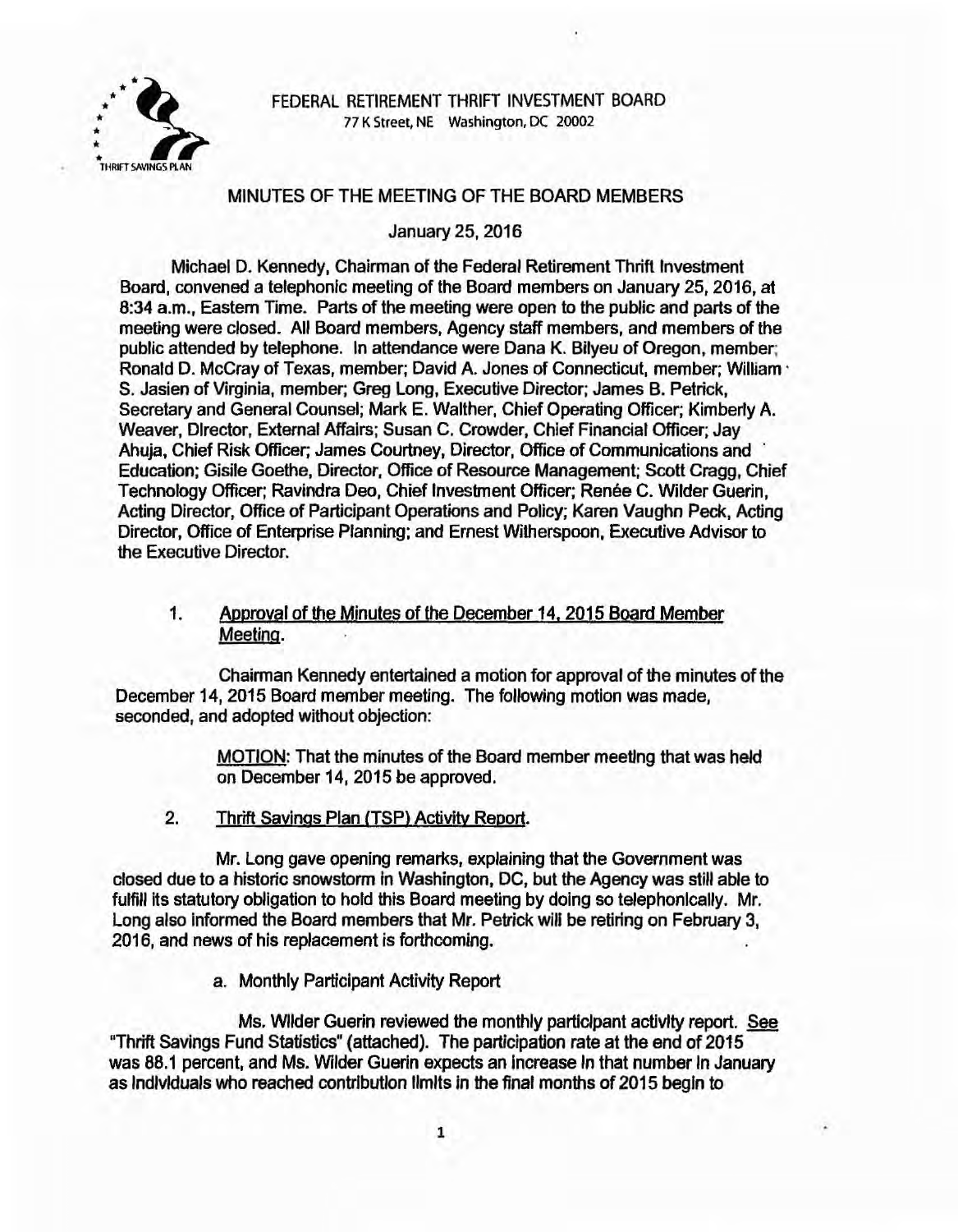contribute again. Uniformed services participation ended 2015 at 42.4 percent, an increase over the previous year. Ms. Wilder Guerin also highlighted that the number of Roth accounts is approaching 700,000.

Ms. Wilder Guerin reported that in 2015, fewer separated participants withdrew cash lump sums or transferred their balances to other institutions. A higher number of participants took aged-based withdrawals in 2015 than the previous year, but there were fewer financial hardship withdrawals and loan activity held steady. Ms. Wilder Guerin noted that these numbers may be the result of the Agency's efforts to communicate the benefits of staying in the Plan to participants.

#### b. Legislative Report

Ms. Weaver reported that both the House and Senate cancelled business for the week due to the storm. She stated that the President's budget is due in early February and the Agency will monitor the House mark up of a budget resolution shortly thereafter. Ms. Weaver also reported that the Agency is coordinating with the Department of Defense on the implementation of the uniformed services blended retirement.

#### c. Investment Policy Report

Mr. Deo reviewed the monthly investment performance report. See "December 2015 Performance Review- G, F, C, S, I, and L Funds" (attached). There was a significant tracking error in the I Fund for December driven by fair value pricing on December 31. Absolute returns for December were negative for all funds: the F Fund due to the first increase in interest rates by the Federal Reserve Board since June of 2006; the C and S Funds resulting from declines in energy, materials and concerns over China; and the I Fund caused by weakness in Europe and the previously mentioned fair value pricing.

Mr. Deo reported that for 2015, tracking errors In the F and S Funds were driven by securities lending, and fair value pricing events at the end of each of the last two years affected the tracking error in the I fund. He noted that 2015 was an extremely efficient year for trading costs in the C and S Funds, but this is unusual and should not be expected to repeat. In January thus far, Mr. Deo reported that the C, S, and I Funds are all down, and the G and F Funds are up, explaining that activity in all funds has been driven by the slowing economy In China and the decline in oil prices.

New to this month's report Is a section on long-term returns, and Mr. Dea explained that the 5- and 10-year numbers show the long-term benefits of Investing in equities and show that the L Funds are performing as expected. Mr. Deo also highlighted the new charts in the report. Finally, Mr. Deo drew the Board's attention to the revised class action settlement table, showing that nine new clalms were opened for the quarter and no settlements closed for the year.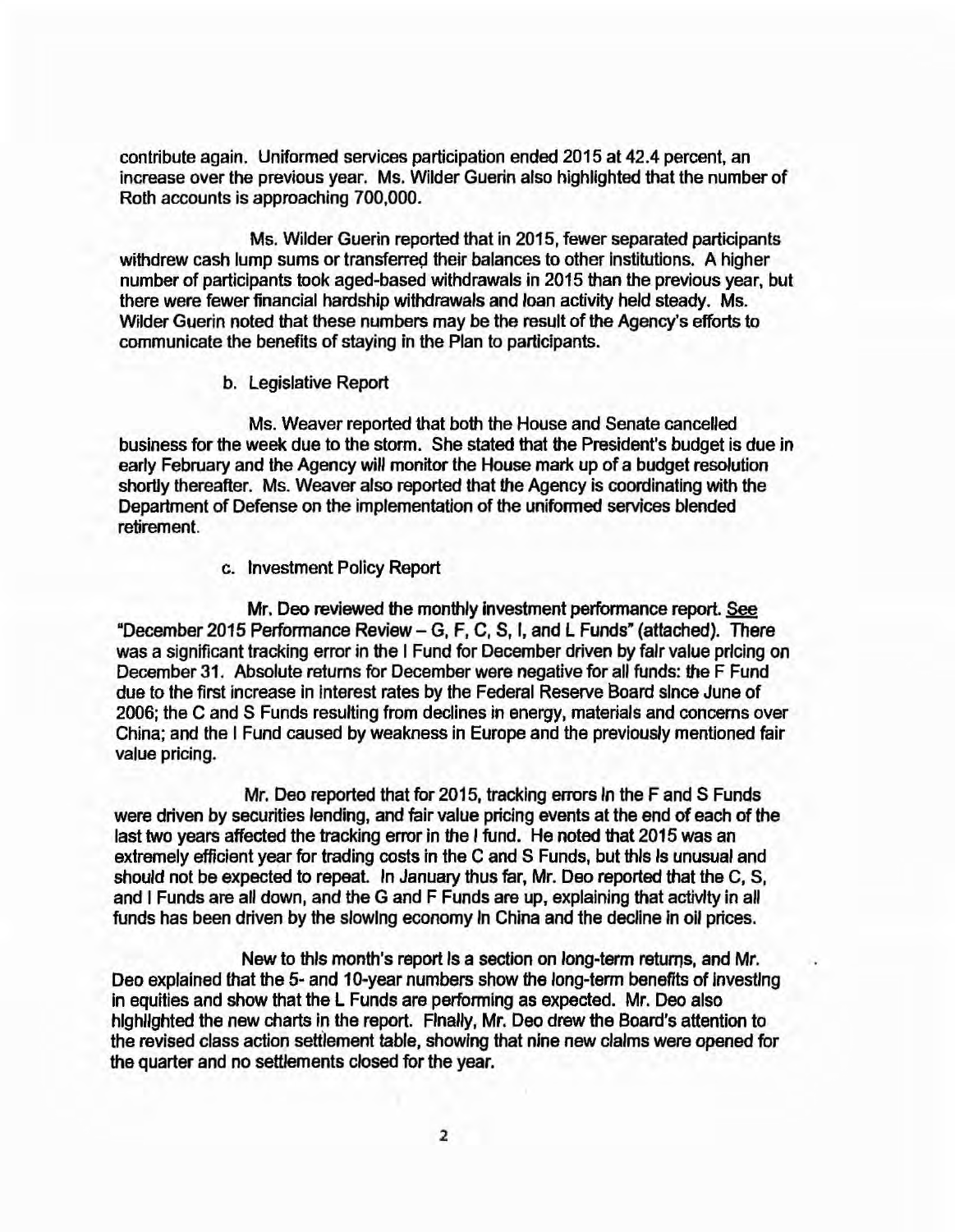Chairman Kennedy then entertained a motion to affirm the current investment policies. The Board members made, seconded, and adopted the following resolution by unanimous vote:

### RESOLUTION:

WHEREAS the Federal Employees' Retirement System Act of 1986, as amended (5 U.S.C.  $\S$  8401 - et seq.) provides the Board members shall establish policies for the investment and management of the Thrift Savings Fund (5 U.S.C. § 8472(f)(1) and (2)); and

WHEREAS the Board members at this meeting have reviewed the investment performance and investment policies of the Government Securities Investment Fund, the Fixed Income Index Investment Fund, the Common Stock Index Investment Fund, the Small Capitalization Stock Index Investment Fund, and the International Stock Index Investment Fund; and

WHEREAS the Board members are satisfied with the investment performance and investment policies of these Funds;

NOW THEREFORE BE IT RESOLVED that the current investment policies for the Government Securities Investment Fund, the Common Stock Index Investment Fund, the Fixed Income Index Investment Fund, the Small Capitalization Stock Index Investment Fund, and the International Stock Index Investment Fund are affirmed without change.

After the resolution was adopted, Mr. Dea highlighted one more positive development - on average, approximately 17,000 additional participants per month were enrolled in the L Funds during the last four months of 2015 as compared to the same period in 2014, resulting from automatic enrollment of the new partieipants in the L Funds.

### 3. Quarterlv Reports.

a. Vendor Financials

Mr. Ahuja provided an assessment of financial and operational health of the Agency's nine key vendors (attached). He stated that he has no concerns that these vendors will be unable to provide the Agency with the services in their contracts, and he went on to hlghlight the activities of a few of the vendors.

b. Budget Review

Ms. Crowder stated that as of the end of the first quarter of Fiscal Year 2016, the Agency is allgned with its budget allocatlon projections, with the majority of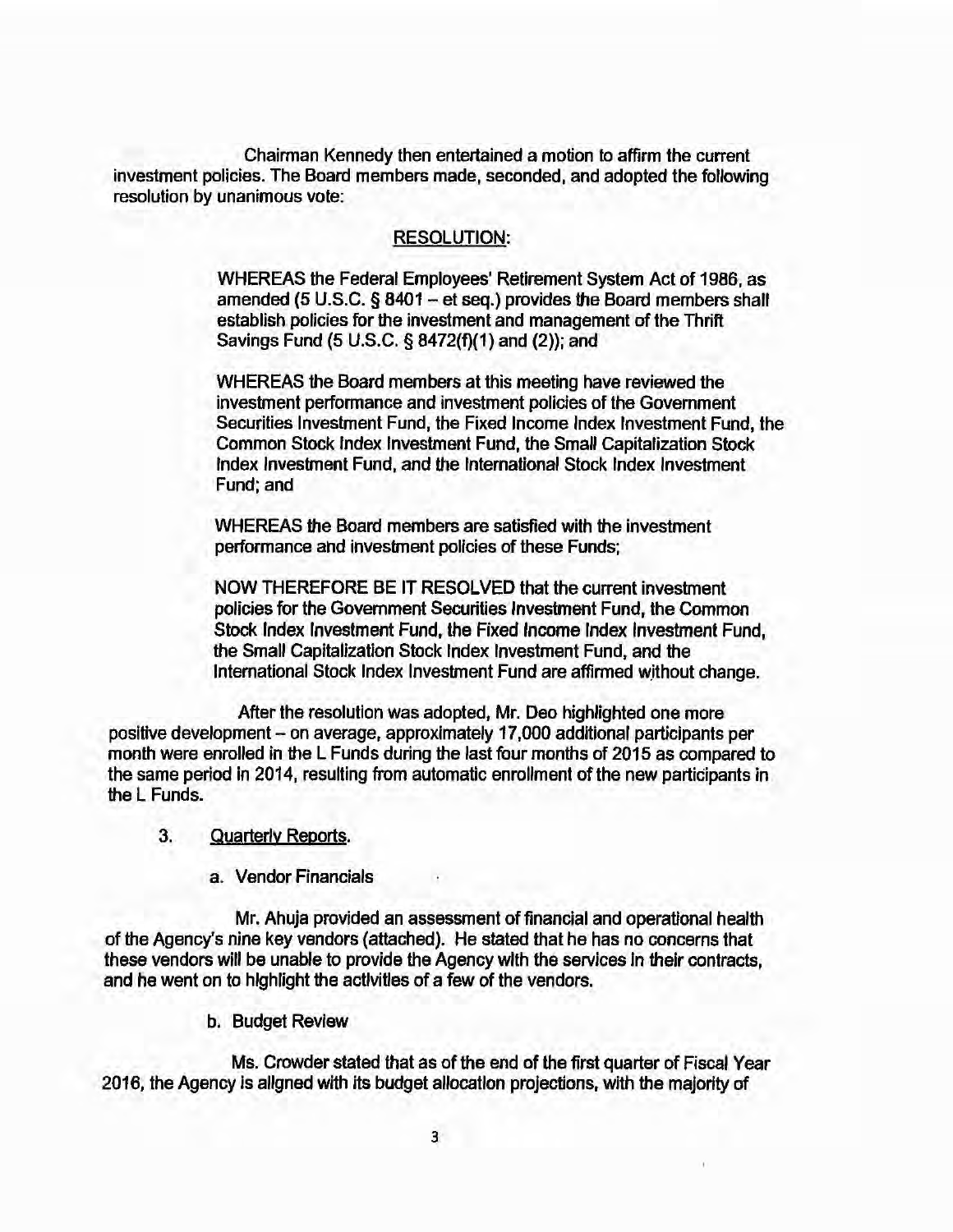allocations supporting recordkeeping functions. See "FRTIB FY 2016 01 Budget Review" (attached). Ms. Crowder also noted that the expense ratio in 2015 came in below the five basis points ceiling established by the Board, and she would discuss this in more detail in her report on annual expenses later in the meeting.

## c. Project Activity Report

Ms. Vaughn Peck provided an update on the state of the Agency's projects (attached) and highlighted a few changes since the previous report. She noted that the Emergency Management Notification System, which was green (will be completed on time and within budget) last quarter, is now red (behind schedule/over budget) due to some unavoidable issues in the procurement process, but it is expected to be green again next quarter. The Workload Management Initiative turned from yellow (behind schedule/over budget but can recover) to green as deliverables with past due dates have been resolved. SharePoint and Omni System are both yellow and expected to remain yellow, but both projects are expected to deploy on time. Ms. Vaughn Peck also noted that the Public Safety Employee Exemption project has closed and was implemented smoothly.

## d. Audit Status

Mr. Ahuja provided an update on Agency audit activity for Fiscal Year 2015. See "FY 2015 External Audit Activity" (attached). Eight audits from the FY 2015 schedule have been completed and another 11 are in progress or scheduled. OERM is also working with the Employee Benefits Security Administration (EBSA) and all Agency offices to schedule audits for FY 2016 and revisit previously established audit closure dates. OERM Is also working with all offices to ensure that the Agency has the proper evidence necessary to close audit findings.

## 4. Annuity Process Audit Report.

Mr. Ahuja summarized EBSA's report on the Performance Audit of the Thrift Savings Plan Annuity Process (attached). He explained that EBSA conducted the field work for this audit at MetLife's offices in Georgia. Mr. Ahuja described the objectives for the audit, which were to determine whether the Agency implemented certain procedures to (1) process annuity payments and payments to beneficiaries promptly and accurately; (2) provide the annuity options prescribed under FERSA and the Agency's regulations: and (3) perform due diligence reviews of the annuity vendor's financial condition and evaluate the financial stability of the annuity vendor at the time of contract award and In subsequent years.

EBSA noted an internal control deficiency, which was labeled as an "other control recommendation" - a level below a fundamental finding - and the Agency is taking steps to correct it.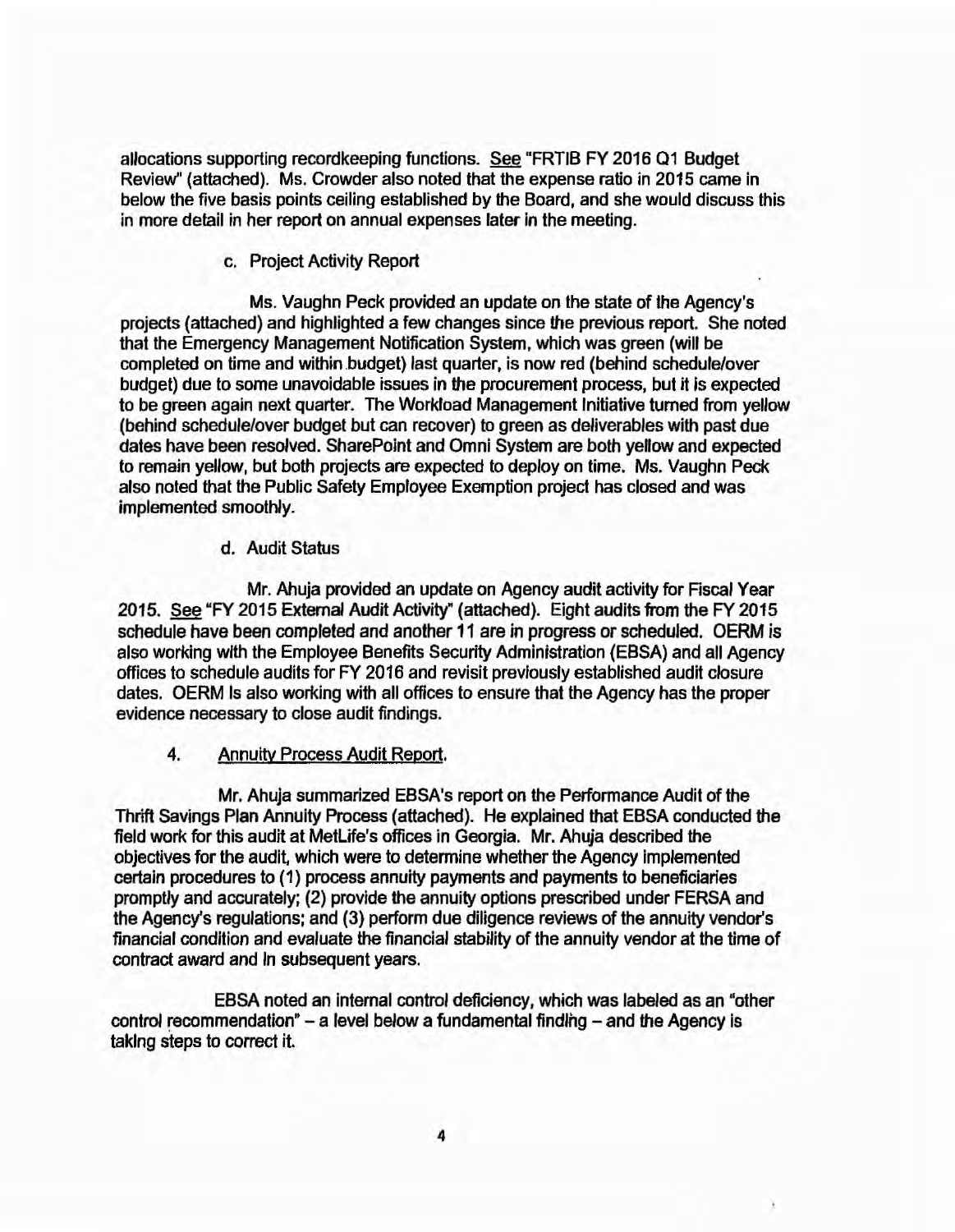EBSA also tested compliance of the annuity process with FERSA or Agency regulations and did not find any instances of noncompliance. In addition, EBSA reviewed a finding from a prior audit relating to Metlife's policies and procedures over its deceased annuitants process and determined that finding to be closed.

### 5. Annual Exoense Ratio Review.

Ms. Crowder presented the annual review of administrative expenses for 2015 (attached). She noted that the Plan's administrative expenses have grown from approximately \$168 million in 2014 to \$182 million in 2015. After offsets from statutory and non-statutory forfeitures and TSP loans, net administrative expenses for 2015 were approximately \$123 million. Ms. Crowder stated that average assets have increased from \$284 billion in 2011 to \$428 billion in 2015, and this strong asset growth has resulted in lower expense ratios.

She further explained that due to market conditions this year, the growth in administrative expenses slightty exceeded the growth in assets for 2015, resulting in a slightly higher administrative expense ratio. In 2015, the gross basis points were 4.26 and the net basis points were 2.89, meaning that the net expenses charged to each Plan account were less than 29 cents per \$1,000 invested. Finally, Ms. Crowder noted that most of the Plan's asset growth has come from investment returns, and cash flows into the Plan remain substantially positive.

### 6. 2016 Calendar Review.

Mr. Long presented the calendar of Board member meetings for 2016 (attached). He noted that since the printing of that calendar, the Agency has learned that the DOL presentation scheduled for April wlll have to be moved due to a presenter conflict and a personnel discussion will likely be added for November.

## 7. Adjourn.

On a vote taken by the Chairman, the members closed the meeting at 9:19 a.m. for executive session.

At 10:20 a.m., upon completion of the executive session, the members reconvened the open portion of the meeting.

Whereupon, there being no further business, the following motion was made, seconded, and adopted without objection and Chairman Kennedy adjourned the meeting at 10:20 a.m.